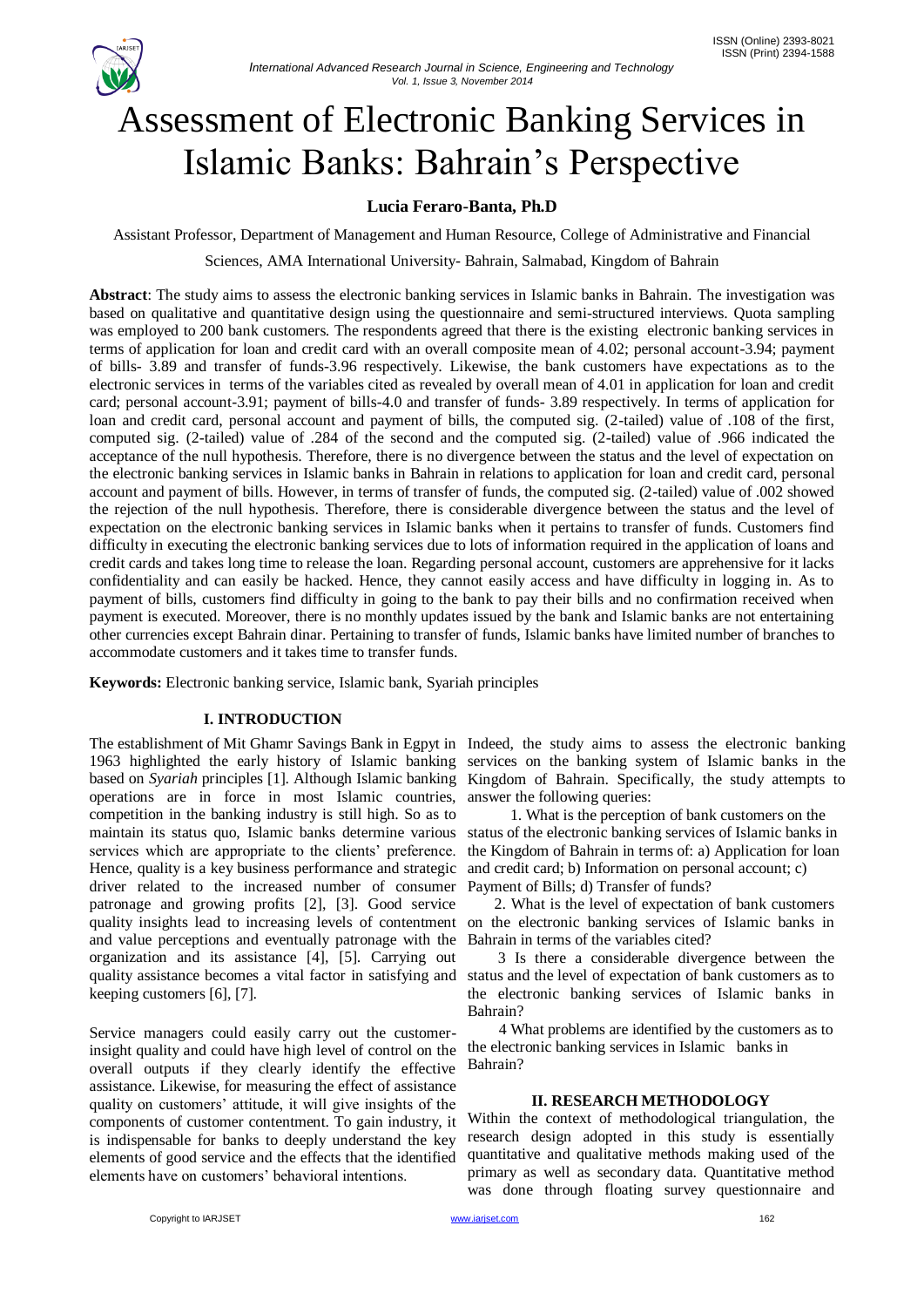

qualitative method was on describing the status of the Worthington [11] as to internet banking relative to access electronic banking services as it is practiced. This was of personal bank accounts such as bank statements, fee done through conducting both semi-structured interviews and charges. Conversely, as a result of rapid technological and documentary reviews. Interview method was utilized innovation, there are cases where errors occur during the to complement the information obtained through questionnaire. Quota sampling was employed in selecting respondents from the four Islamic banks in Bahrain which were: 1) Bahrain Islamic Bank, 2) Ethmar Bank, 3) Al Hilal Bank, and 4) Al Salam Bank. The validity of the instrument was based on the feedbacks and comments given by the College Research Committee and the three Doctors of Philosophy in Statistics. Cronbach"s Alpha Coefficient was employed to test the reliability of the data. The validated questionnaires were personally administered to the respondents who were selected using the quota sampling method. The data gathered was organized, analyzed and interpreted using the following statistical tools: mean, standard deviation, co-relational and T-Test. The weighted mean was utilized to identify the average perception of the respondents. T-test was used to calculate the difference in the perception of the respondents. The correlation assessed whether the means of two groups are statistically different from each other.

# **III. RESULTS AND DISCUSSION**

# *Status of Electronic Banking Services in Islamic Banks in the Kingdom of Bahrain*

*1. Application for Loan and Credit Card***.** As reflected in table 1 the respondents agreed that Islamic banks are giving electronic services related to application for loans and credit cards with a composite mean of 4.02. The findings imply that respondents agreed that items 1-5 of the electronic banking services are practiced in the workplace with mean values of 4.07, 4.00, 3.90, 4.04, and 4.02 respectively. This implies that Islamic bank customers are actively utilizing the electronic banking services. The findings establish the study of G. Zekos [8] wherein he specified that electronics services are effective tools to meet the customers' changing requirements. Hence, banks adhere the effective utilization of technology in bank undertakings like bill payments, transfer of funds, inquiry of balance, withdrawal, request for check book, stop payments, etc.. Sharman Lichtenstein and Kirsty Williams [9] also affirm the results of this study adhering on the idea that electronic banking has made over the traditional banking practices which reduces the paperbased transaction time.

*2. Information on personal Account.* As viewed in table 11, the respondents agreed with the status of electronic banking services in Islamic banks in terms of information on personal account with a weighted mean of 3.94. It can be garnered from the table that respondents agreed on items 1-5 with mean values of 3.78, 4.11, 3.94, 3.99 and 3.88. It means that electronic banking services are carried out by Islamic banks customers. These findings validates the studies of Bruce Manoharan [10] where electronic banking today is often performed through Short message Service (SMS) with special program called mobile banking. The services provided are information of account, fund transfer, checkbook request, deposits, etc. The findings also substantiate the idea of Andrew

transaction.

*3. Payment of Bills.* As reflected in table 111, the respondents agreed with the status of electronic banking services in Islamic banks in terms of payment of bills with a composite mean of 3.89. The findings imply that respondents confirmed on items 1-5 of the electronic banking services as practiced in the workplace with mean values of 4.9, 3.9, 3.87, 3.75 and 3.86 respectively. This means that Islamic bank customers are actively carrying out the electronic banking services in Islamic banks. These findings establish the study of Manjit Singh and Robin Kaushal [12] where there is a process of restructuring the banking system in India resulting in the establishment of effective banking operations. The card system of payment such as Electronic Clearing Service (ECS), ( Electronic Fund Transfer (EFT), Real Time Gross Settlement System (RTGS), National Electronic Fund Transfer (NEFT) and Clear to Send (CTS) has provided an assorted assistance to the clients. For the past three years, the electronic system of payment has shown better growth than the physical check-based system. The study of Mantel [13] also validates the findings of this study when he describes the reasons why clients use electronic banking services like electronic bill payment, credit cards, debit cards, stored value and e-cash for their banking needs B. Manoharan [14] even pointed out that the e-payment system in India brought changes on the implementation of the Indian banking system. Likewise, the study of D. Ramani [15]) further substantiate the findings of this investigation specifying that the e-payment system on the Indian banking industry is an easy way of handling large business payments, remittances, and paperless transactions.

*4. Transfer of Funds.* As demonstrated by Table IV, the respondents agreed with the status of electronic banking services in Islamic banks in terms of transfer of funds with a weighted mean of 3.96. As revealed by the table, respondents acceded on items 1-5 with mean values of 4.08, 3.93, 3.93, 3.88, 4.0 and two items with the same mean value of 3.93. This implies that Islamic bank customers are making use of electronic banking services of the Islamic banks. The findings prove the idea of Lustsik Olga [16] wherein he specified that electronic banking has become convenient in delivering bank operations like fund of transfers, withdrawal, check book request, stop payments, balance enquiry, etc..

# *The Level of Expectation of Bank Customers on the Electronic Banking Services in Islamic banks*

Copyright to IARJSET **163** and the community of the control of the control of the control of the control of the control of the control of the control of the control of the control of the control of the control of the contr *5. Application for Loan and Credit card.* As illustrated in table V, the respondents exhibited the level of expectation on the electronic banking services in Islamic banks as revealed by the weighted mean of 4.0. It can be gleaned from the table that items 1-5 were expected with mean values of 4.19, 4.03, 4.01, 3.84 and 3.92. This implies that customers of Islamic banks are deliberately counting on to put into practice such electronic service for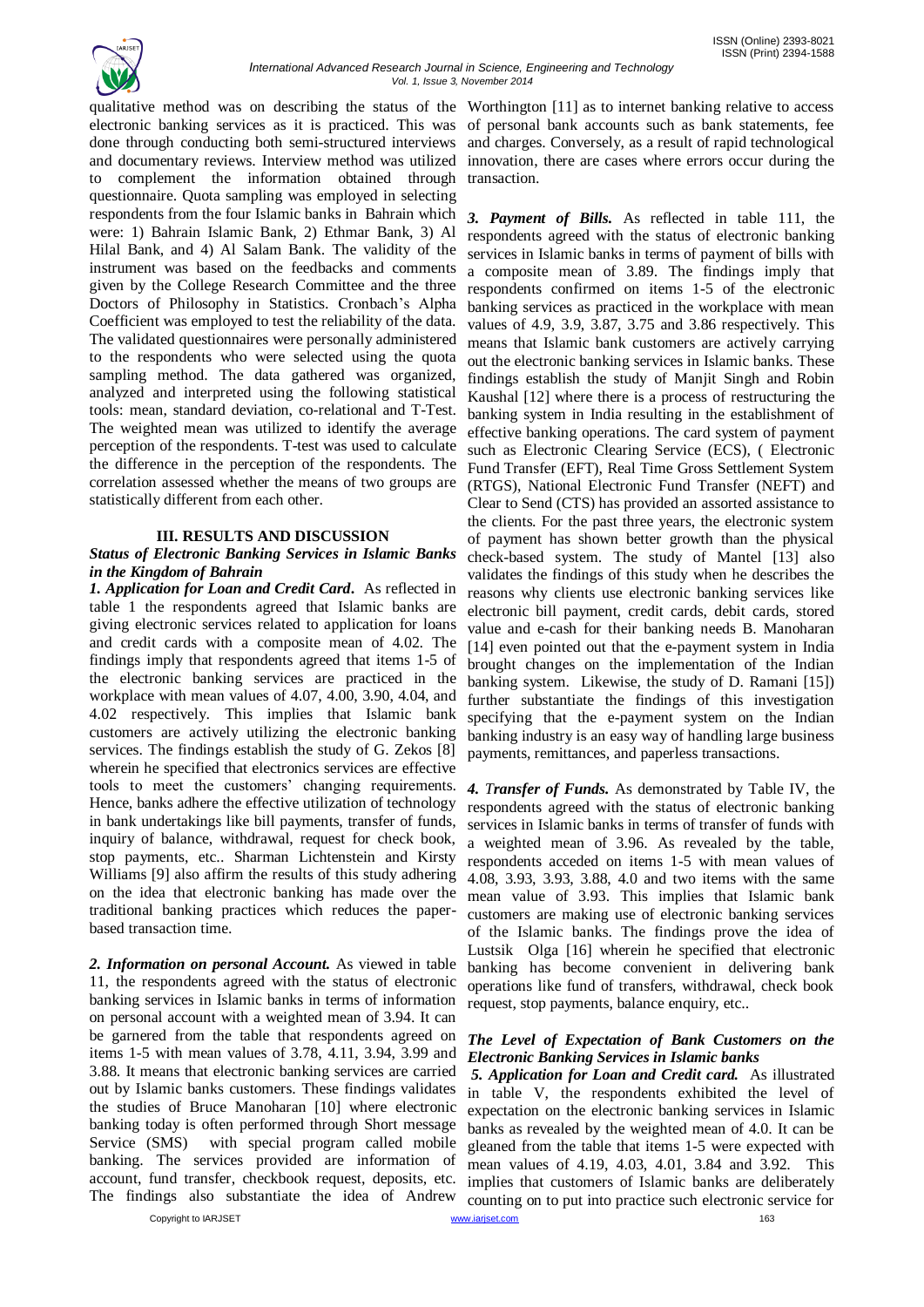

customers" advantage which in turn is an essential benefit transfer of funds, checking for standing orders, checking in the banking undertakings and thus, results in improved balances, paying bills, buying and selling of shares, and Islamic banking operations. The results of the requests to block ATM/credit card payments [25]. investigation substantiate the idea of A. Joshua [17] regarding the awareness of customers about utilization of *Divergence Between the Status and the Level of*  electronic banking in Karnataka, India where there was *Expectation of Bank Customers on the Electronic* 78% were supporters and 31% were non-supporters. *Banking Services in Islamic Banks*  Joshua further stressed that electronic banking is Table 1X presented the considerable divergence between commonly employed. The findings of the study also the status and level of expectation of bank customers on confirms the thought of Vesna Bucevska [18] wherein the electronic banking services in Islamic banks in terms Macedonian Commercial Bank customers are expecting of application for loan and credit card as stipulated by a the adoption of electronic banking in the operation of the computed sig. (2-tailed) value of .121. Thus, the computed bank for the convenience of the clients.

**6.** *Information on Personal Account.* As pointed out in table V1, the respondents presented the level of expectation on personal account as stipulated by the weighted mean of 3.91. It can be gleaned from the table that items 1-5 regarding personal account were expected by the respondents with mean values of 4.05, 3.84, 3.83,3.92 and 3.89. This implies that bank customers are in terms of Payment of bills, a sig. (2-tailed) value of anticipating the efficiency of electronic services on the 0.966 was computed. The computed values indicate the operation of Islamic banking system. This affirms the acceptance of null hypothesis. The above mentioned ideas of Manjit Singh and Robin Kaushal [19] which findings therefore inform that there is a no considerable pointed out those majority users of internet banking in divergence between the status and the level of expectation South Africa are expecting the usefulness of electronic on electronic banking services in Islamic banks in the services for checking balances/statements. Conversely, Kingdom of Bahrain. This entails that the electronic studies of A. Miyazaki and A. Fernandez [20], D. Gefen, banking services of Islamic banks are indeed noteworthy E. Karahanna, & D. Straub [21] and H. Nissenbaum [22] to the Islamic banking operations. Conversely, the table have shown that online clients abstain from using online presents the strategically divergence between the status services because of apprehension that their personal and the level of expectation of bank customers on sensitive information may be hacked and used for the electronic banking services in Islamic banks in terms of hacker's benefits.

*7.Payment of Bills.* As expressed in table V11, the the rejection of null hypothesis is deduced. Therefore, respondents presented the level of expectation on payment there is a considerable divergence between the status and of bills as stipulated by the weighted mean of 4.0. It can be the level of expectation of bank customers on electronic gleaned from the table that items 1-5 regarding payment of banking services in terms of transfer of funds in Islamic bills were expected by the customers with mean values of banks in the Kingdom of Bahrain. 4.19, 4.03, 4.01, 3.84 and 3.92. This entails that the bank clients are assuming the efficacy of electronic banking *Problems Encountered by the Bank Customers of*  services in dealing with their everyday banking activities. *Islamic Banks*  The aforementioned findings substantiate the idea of This part discussed the problems encountered by Islamic George Ajimon and G. S. Gireeshkumar [23] wherein the bank customers in terms of application for loan and credit bank customers are expecting that through network they card, information on personal account, transfer of funds could pay their bills, access personal accounts, or could and payment of bills. Among the noted problems get information on financial products and assistance.

*8. Transfer of Funds.* As reflected in table V111, the credit card due to many information required; 2) Islamic respondents presented the level of expectation on transfer of funds as stipulated by the weighted mean of 3.89. It can they receive their credit card statement; 3) It takes long be gleaned from the table that, items 1-5 were expected by the customers with mean values of 3.91, 3.93, 3.88, 3.80 Information on personal account of the bank customers and 3.94. This connotes that the bank clients are expecting the effectiveness of electronic banking services of Islamic banks. The findings affirms the opinion of Dube [24] regarding the customers" expectations in using internet banking services in Zimbabwe such as fund transfer , bill payment, printing statements, checking of account Bank customers need to go to the bank to pay their bills; balances and ordering check books. The same is true in 9) The bank do not have confirmation service when Kuwait wherein the customers are expecting the payment is received by bank customers;effectiveness of internet banking operations such as

values indicate the acceptance of null hypothesis. As to divergence between the status and level of expectation of bank customers on electronic banking services in terms of information on personal account, a sig. (2-tailed) value of 0.284 was computed. The computed values indicate the rejection of null hypothesis. On behalf of the divergence between the status and level of expectation of bank

customers on electronic banking services in Islamic bank transfer of funds with computed a sig. (2-tailed) value of .002 which is greater than.05 level of significance. Thus,

encountered are as follows: 1) Islamic bank customers find difficulty in filling up the application form for loan and bank customers complaint that it takes 3-6 months before time to release the loan of the bank customer; 4) cannot easily accessed; 5) The personal account of the bank customers are easily hacked; 6) Information disclosed in the bank by the bank customers lack confidentiality; 7) There is difficulty in logging in to access the personal account of the bank customers; 8)

Copyright to IARJSET **164** Copyright to IARJSET **164** Copyright to IARJSET **164** Copyright to IARJSET **164** Copyright to IARJSET **164** Copyright to IARJSET **164** Copyright to IARJSET **164** Copyright to IARJSET **164** Copyri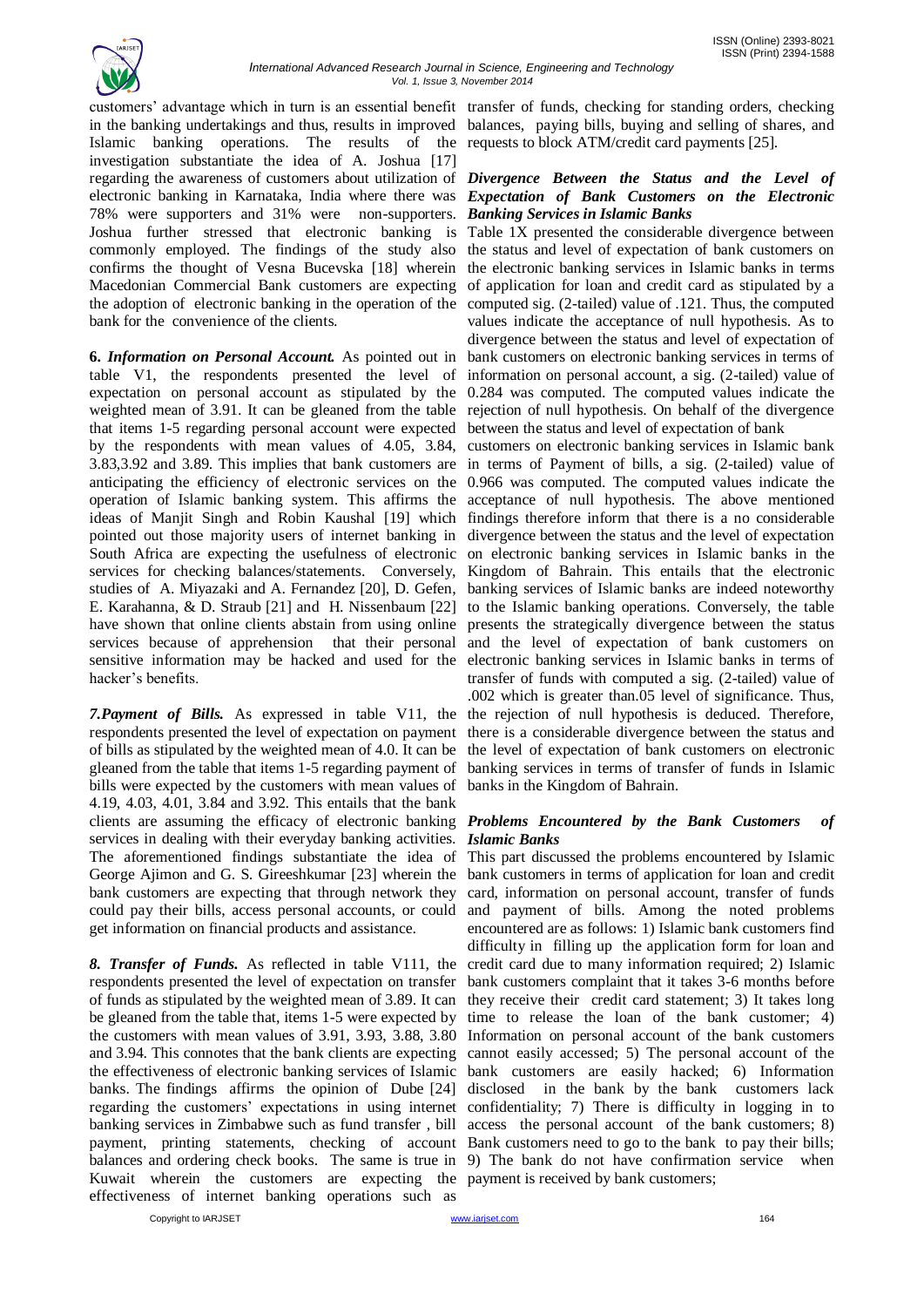

10. Islamic banks receive payment in Bahrain dinars only; 11) Islamic banks have no monthly update of billings; 12) The Islamic banks have limited number of branches to accommodate their customers; 13) Bank customers observed that it takes time to transfer their funds. Among other problems identified were: 14) Website of the Islamic banks has many errors and takes long time to open; 15) Complaints procedures are not clear.

#### **IV. CONCLUSION**

The following conclusions were identified as to the findings of the investigation:

1. Islamic banks in Bahrain are making use of electronic services for their banking operations;

2. The bank customers have higher expectations as to the electronic banking services of Islamic banks;

3. There is no considerable divergence between the level of expectations of customers and the status of the electronic banking services in Islamic banks in the Kingdom of Bahrain expect the transfer of funds;

4. The bank customers encountered problems in the execution of electronic banking services in Islamic banks.

### **ACKNOWLEDGMENT**

Deep gratitude is bestowed to the Islamic banks in Bahrain for their cooperation and support to materialize this study. Special thanks are given to the bank customers who patiently answered the questionnaires. A sincere appreciation is extended to International Advanced Research Journal in Science, Engineering and Technology for publishing this research work.

#### **REFERENCES**

- [1] Sudin, Haron (1985). **"**A Comparative Study of Islamic Banking Practices", *School of Management.* University Utara Malaysia.
- [2] Dagger, Tracey S. and Sweeney, Jill C. (2006). "The Effect of Service Evaluations on Behavioural Intentions and Quality of Llife", *Journal of Service Research,* 9, pp. 3–18.
- [3] Verhoef, Peter (2003). "Understanding the Effect of Consumer Relationship Management Efforts on Customer Retention and Customer Share Development", *Journal of Marketing*, 67, pp. 30–45.
- [4] Olorunniwo, Festus, Hsu, M.K. and Udo, G.J. (2006). 'Service Quality, Customer Satisfaction, and Behavioural Intentions in the Service Factory"*, Journal of Services Marketing*, 20, pp.59–72.
- [5] Keillor, Bruce D., Lewison, D., Hult, G.T.M. and Hauser, W. (2007). "The Service Encounter in a Multinational Context", *Journal of Services Marketing*, 21, pp. 451–461.
- [6] Venetis V. A. and Ghauri P.N. (2004). "Service Quality and Customer Retention: Building Long-term Relationships", *European Journal of Marketing*, 38:11/12, pp. 1577-1598.
- [7] Akroush, M. (2008). "Exploring the Mediation Effect of Service Quality Implementation on the Relationship between Service Quality and Performance in the Banking Industry in Jordan", *Global Business and Economics Review (GBER): An International Journal,* 10:1, pp. 98 – 122.
- [8] Zekos, G. I. (2013), "The Impact of Electronic Banking on Banking Transactions: A Cost-Benefit Analysis", *The IUP Journal of Bank Management*, Vol. XII, No. 2,
- [9] Lichtenstein, Sharman and Williamson Kirsty (2006), "Understanding Consumer Adoption in Internet Banking: An Interpretive Study in the Austrian Banking Context", *Journal of Electronic Commerce Research,* Vol. 7, No. 2, pp. 50-66.
- [10] Manoharan, B. (2007), "Indian e-Payment System and Its Performance", *Professional Banker,* Vol. 7, No. 3, pp. 61-69.
- [11] Worthington, Andrew C. (2007). " Personal Bank Account Access and Awareness: An Analysis of the Technological and

Informational Constraints of Australian Consumers", *International Journal of Consumer Stud*ies, 443–452.

- [12] Singh, Manjit and Robin Kaushal (2012). "An Empirical Analysis of Factors Affecting the Adoption of Electronic Banking in Macedonia: A Logit Model", *Journal of Bank Management,* Vol. XI, No. 3
- [13] Mantel, B. (2000), "Why Don't Customers Use e-Banking Products: Towards a Theory of Obstacles, Incentives and Opportunities", *FRB Chicago Working Paper* No. EPS-2000-1.
- [14] Manoharan, B. (2007), "Indian e-Payment System and Its Performance", *Professional Banker,* Vol. 7, No. 3, pp. 61-69.
- [15] Ramani, D. (2007), "The E-Payment System", *E-Business*, Vol. 7, No. 5, pp. 35-41.
- [16] Olga, Lustsik (2003), "E-Banking in Estonia: Reasons and Benefits of the Rapid Growth", Paper Submitted to Faculty of Economics and Business Administration, University of Tartu, available at http://www.EBSCOhostdatabase.com. Accessed on July 16, 2009.
- [17] Joshua A J (2009), "Adoption of Technology-Enabled Banking Self-Services: Antecedents and Consequences", published Ph.D. thesis submitted to CUSAT, Faculty of Social Sciences, Cochin.
- [18] Bucevska, Vesna (2013). "An Empirical Analysis of Factors Affecting the Adoption of Electronic Banking in Macedonia: A Logit Model", *Advances in Business-Related Scientific Research Journal* (ABSRJ), Volume 4 , Number 1
- [19] Singh, Manjit and Robin Kaushal (2012). "An Empirical Analysis of Factors Affecting the Adoption of Electronic Banking in Macedonia: A Logit Model", *Journal of Bank Management,* Vol. XI, No. 3
- [20] Miyazaki, A. D. & Fernandez, A. (2001). " Consumer Perceptions of Privacy and Security Risks for Online Shopping",. *Journal of Consumer Affairs*, 35 (1): 27-44.

 performance of Selected Banks in the Kingdom of Bahrain". *Masteral Thesis.*

- [21] Gefen, D., Karahanna, E. & Straub, D. W. (2003). "Trust and TAM in Online Shopping: An Integrated Model", MIS Quarterly, 27 (1): 51-90.
- [22] Nissenbaum, H. (2004). " Will Security Enhance Trust Online or Support It? In Kramer, P. & Cook, K. (Eds.) Trust and Distrust Within Organizations: Emerging Perspectives, Enduring Questions, Russel Sage Publications, 155-180.
- [23] George, Ajimon and G S Gireeshkumar (2012). " Risks in Internet Banking: Sample Evidence from Idukki District Kerala", IUP.
- [24] Dube Thulani, Chitura Tofara and Runyowa Langton (2009), "Adoption and Use of Internet Banking in Zimbabwe: An Exploratory Study", *Journal of Internet Banking and Commerce*,Vol. 14, No. 1, pp. 1-13.
- [25] Hernan R E, Khalid M A and Rosa R E (2009), "Internet Banking Customer Satisfaction and Online Service Attributes", *Journal of Internet Banking and Commerce*, Vol. 14, No. 2.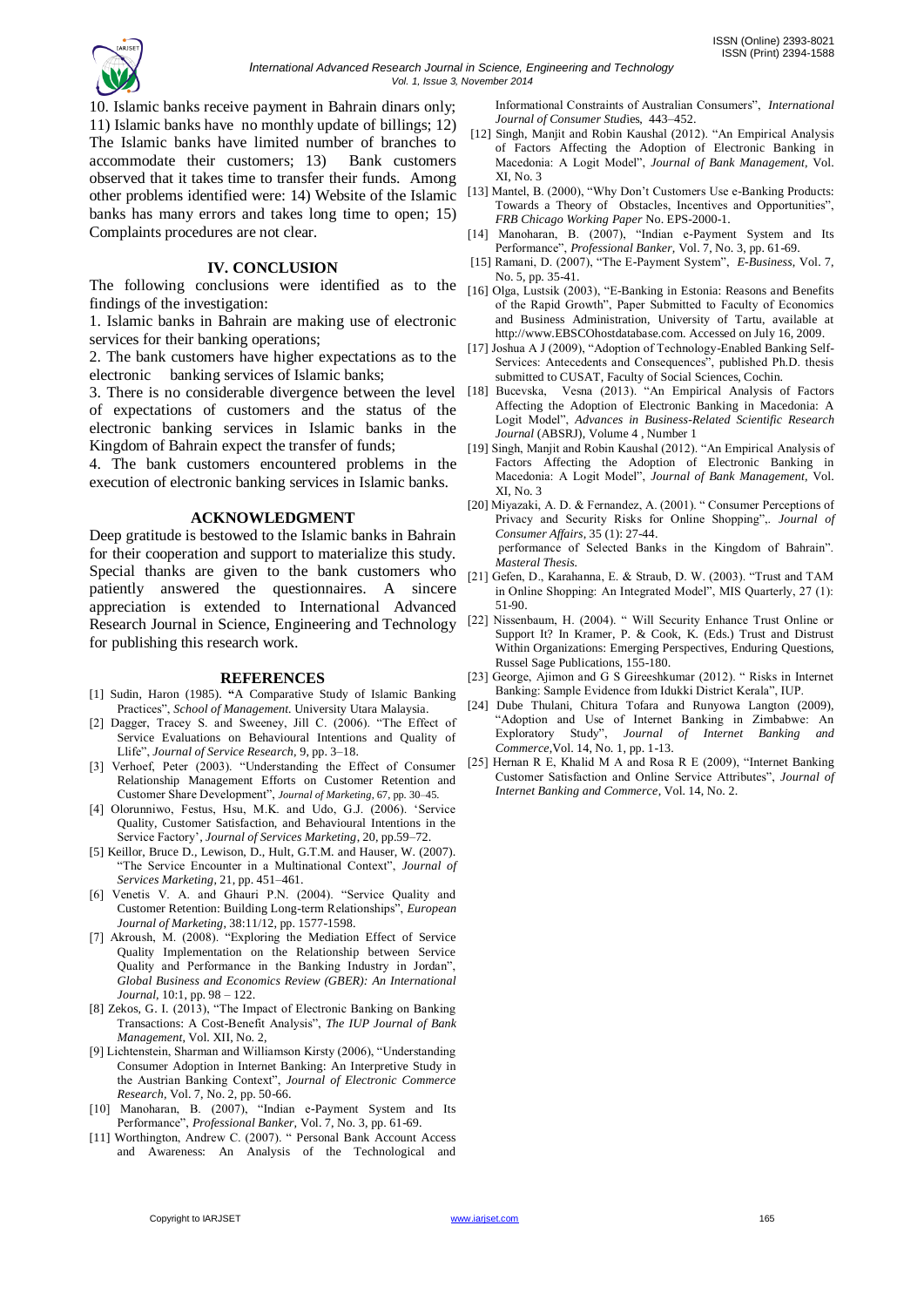

#### *International Advanced Research Journal in Science, Engineering and Technology Vol. 1, Issue 3, November 2014*

TABLE 1

Perception of Respondents on the Status of Electronic Banking Services in Islamic Banks in Terms of Application for Loan and Credit card

| Indicators                                                                                                               |             | Interpretation |       |       |         |       |
|--------------------------------------------------------------------------------------------------------------------------|-------------|----------------|-------|-------|---------|-------|
|                                                                                                                          | <b>BISB</b> | Ethmar         | Hilal | Salam | Average |       |
| 1. Bank personnel assist the bank<br>customers when applying credit card                                                 |             |                |       |       |         | Agree |
|                                                                                                                          | 4.42        | 4.22           | 4.22  | 4.42  | 4.32    |       |
| 2. The bank has a line of card categories<br>for customers' choice                                                       | 4.16        | 3.84           | 4.18  | 4.3   | 4.12    | Agree |
| 3. The bank has customers' service<br>section to assist the customers in<br>choosing the right credit card category      | 4.08        | 4.16           | 4.16  | 4.16  | 4.14    | Agree |
| 4. There is a section in the bank that<br>assists students and new applicants who<br>would like to apply for credit card |             |                |       |       |         | Agree |
|                                                                                                                          | 3.86        | $\overline{4}$ | 3.66  | 3.68  | 3.8     |       |
| 5. The bank offers low interest rate for<br>credit cards and for small businesses                                        | 3.82        | 3.78           | 3.56  | 3.64  | 3.7     | Agree |
| <b>Weighted Mean</b>                                                                                                     | 4.07        | 4.00           | 3.96  | 4.04  | 4.02    | Agree |

TABLE 11

Perception of Respondents on the Status of Electronic Banking Services in Islamic Banks in Terms of Information on Personal Account

| Indicators                                                                       |             | Mean   |       |       | Interpretation |       |  |
|----------------------------------------------------------------------------------|-------------|--------|-------|-------|----------------|-------|--|
|                                                                                  | <b>BISB</b> | Ethmar | Hilal | Salam | Ave.           |       |  |
| 1. Bank clients can access their personal bank records anytime of<br>the day.    |             |        |       |       |                | Agree |  |
| 2. The bank client's personal account information can easily be<br>accessed.     | 3.94        | 3.84   | 3.58  | 3.76  | 3.78           | Agree |  |
| 3. The electronic banking services help minimize fraud for the                   | 4.14        | 4.3    | 4.14  | 3.88  | 4.11           | Agree |  |
| bank clients<br>4. Bank staff are always available to assist clients on the bank | 3.78        | 4.14   | 3.98  | 3.86  | 3.94           | Agree |  |
| concerns<br>5. The authentication of account information is provided for each    | 4.08        | 4.28   | 3.8   | 3.82  | 3.99           | Agree |  |
| client<br><b>Weighted Mean</b>                                                   | 3.86        | 3.94   | 3.92  | 3.8   | 3.88           | Agree |  |
|                                                                                  | 3.96        | 4.10   | 3.88  | 3.82  | 3.94           |       |  |

#### TABLE 111

### Perception of Respondents on the Status of Electronic Banking Services in Islamic Banks in Terms of **Payment of Bills**

| Indicators                                                                   |             |        | Mean  |       |         | Interpretation |
|------------------------------------------------------------------------------|-------------|--------|-------|-------|---------|----------------|
|                                                                              | <b>BISB</b> | Ethmar | Hilal | Salam | Average |                |
| 1. The electronic bill payment can be managed by<br>clients' finances easily | 3.94        | 4.04   | 4.18  | 4.2   | 4.09    | Agree          |
| 2. Paying bills can be done without worry about<br>paper bills and checks    |             |        |       |       |         | Agree          |
| 3. Internet banking services are safe and secured                            | 3.66        | 3.9    | 3.98  | 4.06  | 3.9     | Agree          |
| 4. The client can view the sequence of the                                   | 3.9         | 4.02   | 3.68  | 3.88  | 3.87    | Agree          |
| payment.<br>5. There is a 24-hour quick access to billing<br>statement       | 3.56        | 4.02   | 3.64  | 3.78  | 3.75    | Agree          |
| <b>Weighted Mean</b>                                                         | 3.66        | 4.16   | 3.82  | 3.8   | 3.86    | Agree          |
|                                                                              | 3.74        | 4.03   | 3.86  | 3.94  | 3.89    |                |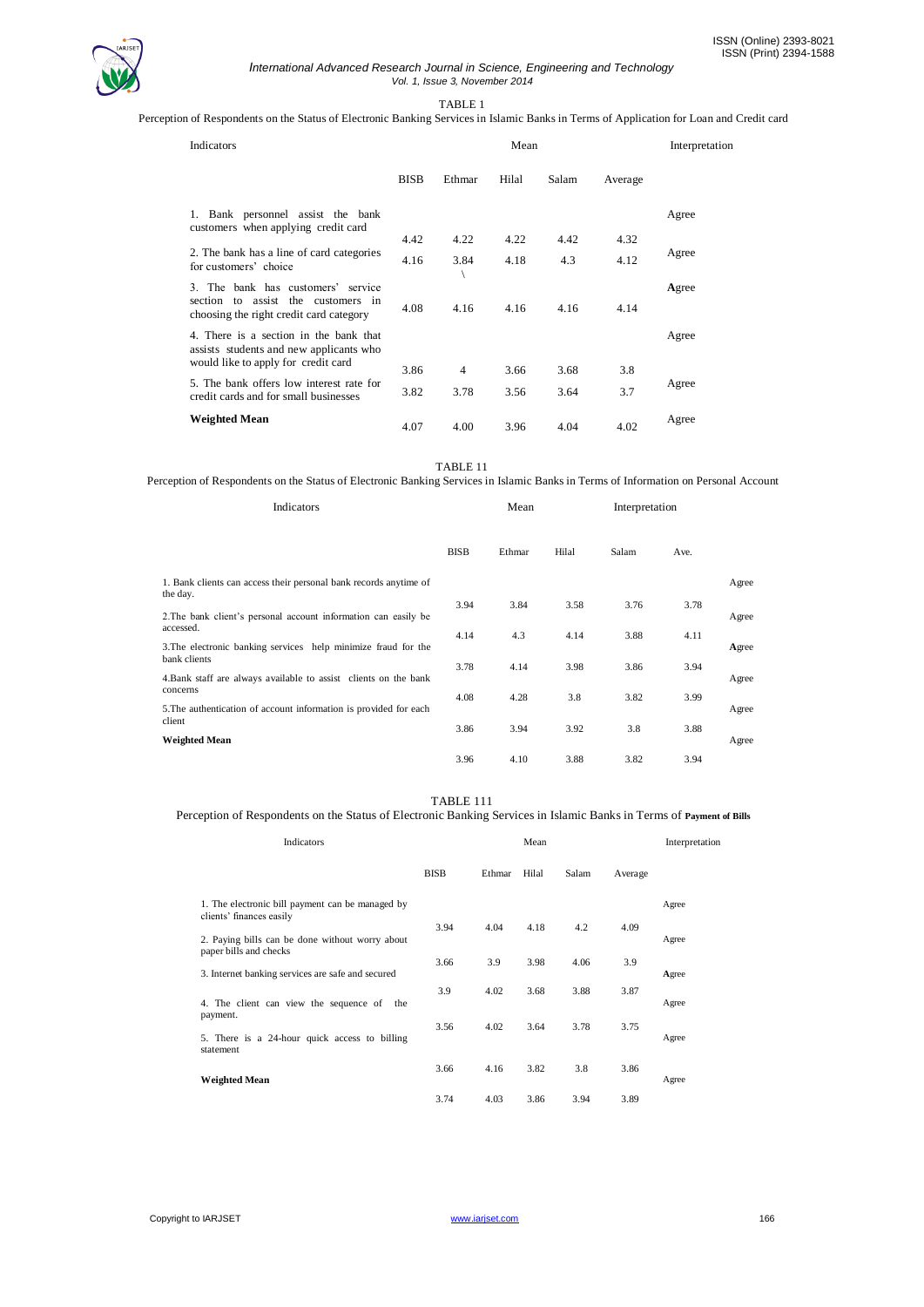

#### *International Advanced Research Journal in Science, Engineering and Technology Vol. 1, Issue 3, November 2014*

# TABLE 1V

# Perception of Respondents on the Status of Electronic Banking Services in Islamic Banks in Terms of Transfer of Funds

| Indicators                                                                                                      |             | Interpretation |       |       |         |       |
|-----------------------------------------------------------------------------------------------------------------|-------------|----------------|-------|-------|---------|-------|
|                                                                                                                 | <b>BISB</b> | Ethmar         | Hilal | Salam | Average |       |
| 1. Transfer of cash from one drawer to another is<br>accessible                                                 |             |                |       |       |         | Agree |
| 2. There is tracking system used in transferring in or out<br>from a particular drawer                          | 4.02        | 4.1            | 4.12  | 4.08  | 4.08    | Agree |
| 3. The amount of cash used to open the register is                                                              | 3.88        | 4.06           | 3.76  | 4.02  | 3.93    | Agree |
| monitored through electronic statement of accounts<br>4. Every money denominations are accepted at a particular | 4.24        | 3.98           | 3.78  | 3.74  | 3.93    | Agree |
| register<br>5. The security feature upon using fund transfer is                                                 | 3.94        | 3.84           | 4.02  | 3.74  | 3.88    | Agree |
| provided for the issuer<br><b>Weighted Mean</b>                                                                 | 4           | 4.1            | 3.88  | 4.02  | 4.0     | Agree |
|                                                                                                                 | 4.02        | 4.02           | 3.91  | 3.92  | 3.96    |       |

TABLE V

Level of Expectation of the respondents on Electronic Banking Services in Islamic Banks in Terms of Application for Loan and Credit card

| Indicators                                                                                                              | Mean        |                |       |       |         | Interpretation |
|-------------------------------------------------------------------------------------------------------------------------|-------------|----------------|-------|-------|---------|----------------|
|                                                                                                                         | <b>BISB</b> | Ethmar         | Hilal | Salam | Average |                |
| 1. Proper documents<br>is expected to be<br>available for the clients when applying for<br>credit card                  |             |                |       |       |         | Expected       |
|                                                                                                                         | 4.28        | 4.16           | 4.32  | 4.3   | 4.26    |                |
| 2. Choices as to the line of card categories is<br>expected to be given to the clients                                  | 3.94        | 4.02           | 4.2   | 3.98  | 4.03    | Expected       |
| 3. Topic section is expected to be accessible<br>for the clients for them to choose the right<br>credit card category   | 4.02        | 3.94           | 4.02  | 3.9   | 3.97    | Expected       |
| 4. Assisting section is expected to be available<br>for student-clients and new applicants when<br>applying credit card |             |                |       |       |         | Expected       |
| 5. Bank section offering low interest on credit                                                                         | 4.16        | $\overline{4}$ | 3.68  | 3.68  | 3.88    | Expected       |
| cards is expected to be granted to the clients                                                                          | 4.04        | 3.84           | 3.76  | 3.86  | 3.87    |                |
| <b>Weighted Mean</b>                                                                                                    | 4.09        | 3.99           | 4.00  | 3.94  | 4.01    | Expected       |

#### TABLE V1

Level of Expectation of the respondents on Electronic Banking Services in Islamic Banks in Terms of Information on Personal Account

| <b>Indicators</b>                                                                                                                                                        |             | Mean   |       |       |         |          |  |  |
|--------------------------------------------------------------------------------------------------------------------------------------------------------------------------|-------------|--------|-------|-------|---------|----------|--|--|
|                                                                                                                                                                          | <b>BISB</b> | Ethmar | Hilal | Salam | Average |          |  |  |
| 1. Bank clients are expecting that they can access<br>their personal records anytime                                                                                     |             |        |       |       |         | Expected |  |  |
| 2. Bank clients are expecting that their<br>personal                                                                                                                     | 4.34        | 4.12   | 4.02  | 3.74  | 4.05    | Expected |  |  |
| account information can be<br>accessible through<br>simple steps and procedures.<br>3. Bank clients are expecting that electronic banking<br>services can minimize fraud | 3.82        | 4.04   | 3.8   | 3.7   | 3.84    | Expected |  |  |
| 4. Clients are expecting that bank staff are always                                                                                                                      | 3.82        | 3.96   | 3.88  | 3.66  | 3.83    | Expected |  |  |
| available to assist them regarding bank concerns<br>5. Bank clients are expecting that authentication of                                                                 | 3.84        | 4.22   | 3.92  | 3.72  | 3.92    | Expected |  |  |
| account information is provided for each client                                                                                                                          | 3.96        | 4.04   | 3.88  | 3.7   | 3.89    |          |  |  |
| <b>Weighted Mean</b>                                                                                                                                                     | 3.96        | 4.08   | 3.90  | 3.70  | 3.91    | Expected |  |  |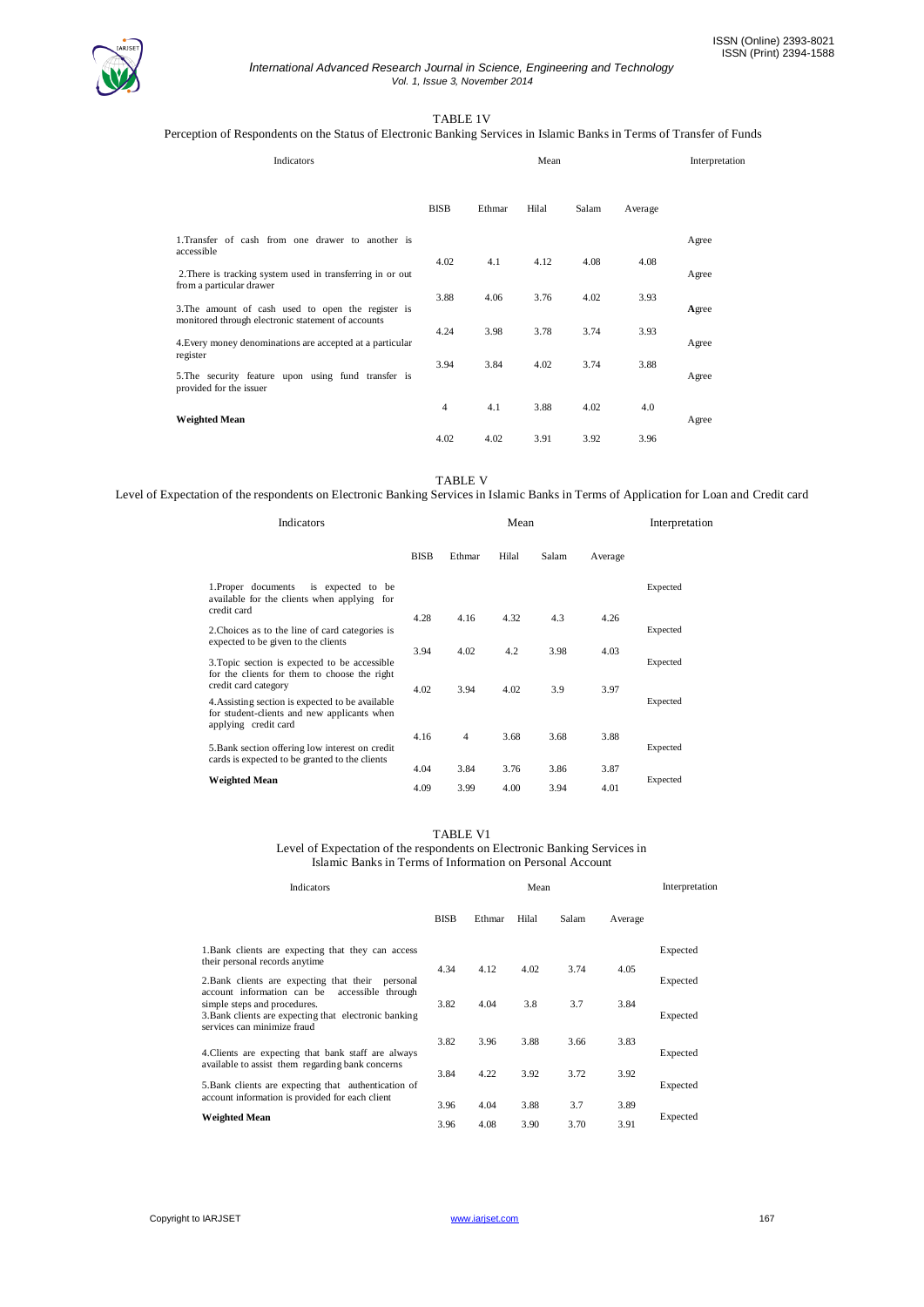

#### *International Advanced Research Journal in Science, Engineering and Technology Vol. 1, Issue 3, November 2014*

# TABLE V11

Level of Expectation of the respondents on Electronic Banking Services in Islamic Banks in Terms of Payment of Bills

| Indicators                                                                                                                 |             | Mean           |       |       |         |          |  |
|----------------------------------------------------------------------------------------------------------------------------|-------------|----------------|-------|-------|---------|----------|--|
|                                                                                                                            | <b>BISB</b> | Ethmar         | Hilal | Salam | Average |          |  |
| Clients are expecting that the bank could provide<br>them electronic bill payment                                          | 4.3         |                |       |       |         | Expected |  |
| Clients are expecting that the bank could easily<br>accommodate them when paying bills through paper                       |             | 4.24           | 4.18  | 4.06  | 4.19    | Expected |  |
| bills and checks<br>Clients are expecting that the bank could provide<br>them internet banking services which are safe and | 4.1         | 4.22           | 3.96  | 3.84  | 4.03    | Expected |  |
| secured<br>Clients are expecting that they can view the sequence<br>of the payment any time                                | 4.08        | 4.3            | 3.88  | 3.8   | 4.01    | Expected |  |
| The clients are expecting that there is a 24-hour quick                                                                    | 3.98        | $\overline{4}$ | 3.64  | 3.76  | 3.84    | Expected |  |
| access to billing statement                                                                                                | 4           | 4.26           | 3.8   | 3.62  | 3.92    |          |  |
| <b>Weighted Mean</b>                                                                                                       | 4.09        | 4.20           | 3.89  | 3.82  | 4.00    | Expected |  |

#### TABLE V111

#### Level of Expectation of the respondents on Electronic Banking Services in Islamic Banks in Terms of Transfer of Funds

| Indicators                                                                                                      |                | Mean   |       |      |         |          |
|-----------------------------------------------------------------------------------------------------------------|----------------|--------|-------|------|---------|----------|
|                                                                                                                 | <b>BISB</b>    | Ethmar | Hilal | Sala | Average |          |
|                                                                                                                 |                |        |       | m    |         |          |
| 1. Clients are expecting that transfer of cash from one<br>drawer to another is accessible                      |                |        |       |      |         | Expected |
| 2. Clients are expecting that tracks transfers going in or<br>out from a particular drawer are always available | 3.98           | 4.04   | 3.76  | 3.88 | 3.91    | Expected |
| 3. Clients are expecting that the amount of cash used to<br>open the register is monitored through electronic   | $\overline{4}$ | 4.18   | 3.96  | 3.58 | 3.93    | Expected |
| statement of accounts                                                                                           | 4.12           | 3.86   | 3.78  | 3.76 | 3.88    |          |
| 4. Clients are expecting that every money denominations<br>are accepted by the bank at a particular register    | 3.82           | 4.02   | 3.82  | 3.54 | 3.80    | Expected |
| 5. Clients are expecting that the bank has security feature<br>when transferring funds                          |                |        |       |      |         | Expected |
| <b>Weighted Mean</b>                                                                                            | 3.98           | 4.1    | 3.84  | 3.86 | 3.94    | Expected |
|                                                                                                                 | 3.98           | 4.04   | 3.83  | 3.72 | 3.89    |          |

#### TABLE IX

Considerable Divergence in the Perception of Respondents Between the Status and the Level of Expectation of Bank Customers on the Electronic Banking Services of Islamic Banks

## Islamic Banks

| <b>Indicators</b>                       | Mean Difference | $Sig.(2-tailed)$ | Interpretation              |
|-----------------------------------------|-----------------|------------------|-----------------------------|
| 1. Application for loan and credit card | .0820           | .108             | Not statistically divergent |
| 2. Information on personal account      | .0420           | .284             | Not statistically divergent |
| 3. Payment of bills                     | .0020           | .966             | Not statistically divergent |
| 4. Transfer of funds                    | .1350           | $.002*$          | Statistically divergent     |